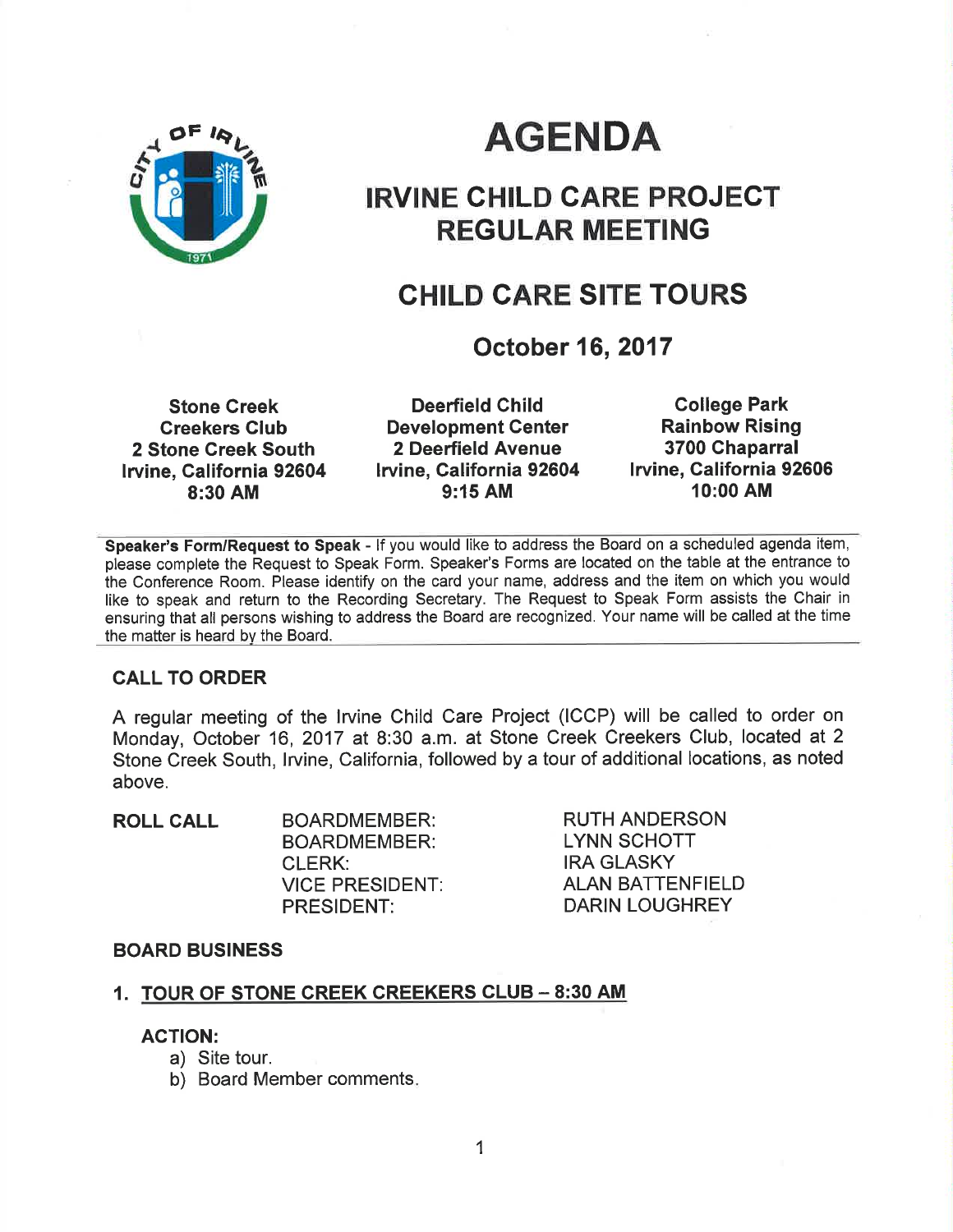#### PUBLIC COMMENTS

Any member of the public may address the Board on items within the Board's subject matter jurisdiction, but which are not listed on the Agenda during PUBLIC COMMENTS. However, no action may be taken on matters that are not part of the posted agenda. PUBLIC COMMENTS are scheduled for 30 minutes and are limited to 3 minutes per person.

### RECESS FOR TRAVEL TO NEXT SITE

### RECONVENE AT DEERFIELD CHILD DEVELOPMENT CENTER

#### 2. TOUR OF DEERFIELD CHILD DEVELOPMENT CENTER - 9:15 AM

#### AGTION:

- a) Site tour.
- b) Board Member comments

#### PUBLIC COMMENTS

Any member of the public may address the Board on items within the Board's subject matter jurisdiction, but which are not listed on the Agenda during PUBLIC COMMENTS. However, no action may be taken on matters that are not part of the posted agenda. PUBLIC COMMENTS are scheduled for 30 minutes and are limited to 3 minutes per person.

## RECESS FOR TRAVEL TO NEXT SITE

## RECONVENE AT COLLEGE PARK RAINBOW RISING CENTER

### 3. TOUR OF COLLEGE PARK RAINBOW RISING CENTER - 10:00 AM

#### ACTION:

- a) Site tour.
- b) Board Member comments.

#### PUBLIC COMMENTS

Any member of the public may address the Board on items within the Board's subject matter jurisdiction, but which are not listed on the Agenda during PUBLIC COMMENTS. However, no action may be taken on matters that are not part of the posted agenda. PUBLIC COMMENTS are scheduled for 30 minutes and are limited to 3 minutes per person

#### ADJOURNMENT

Next Regular Board Meeting: Monday, November 13,2017, at 8:30 a.m., City of lrvine, One Civic Center Plaza, Conference Room L102, Irvine, California.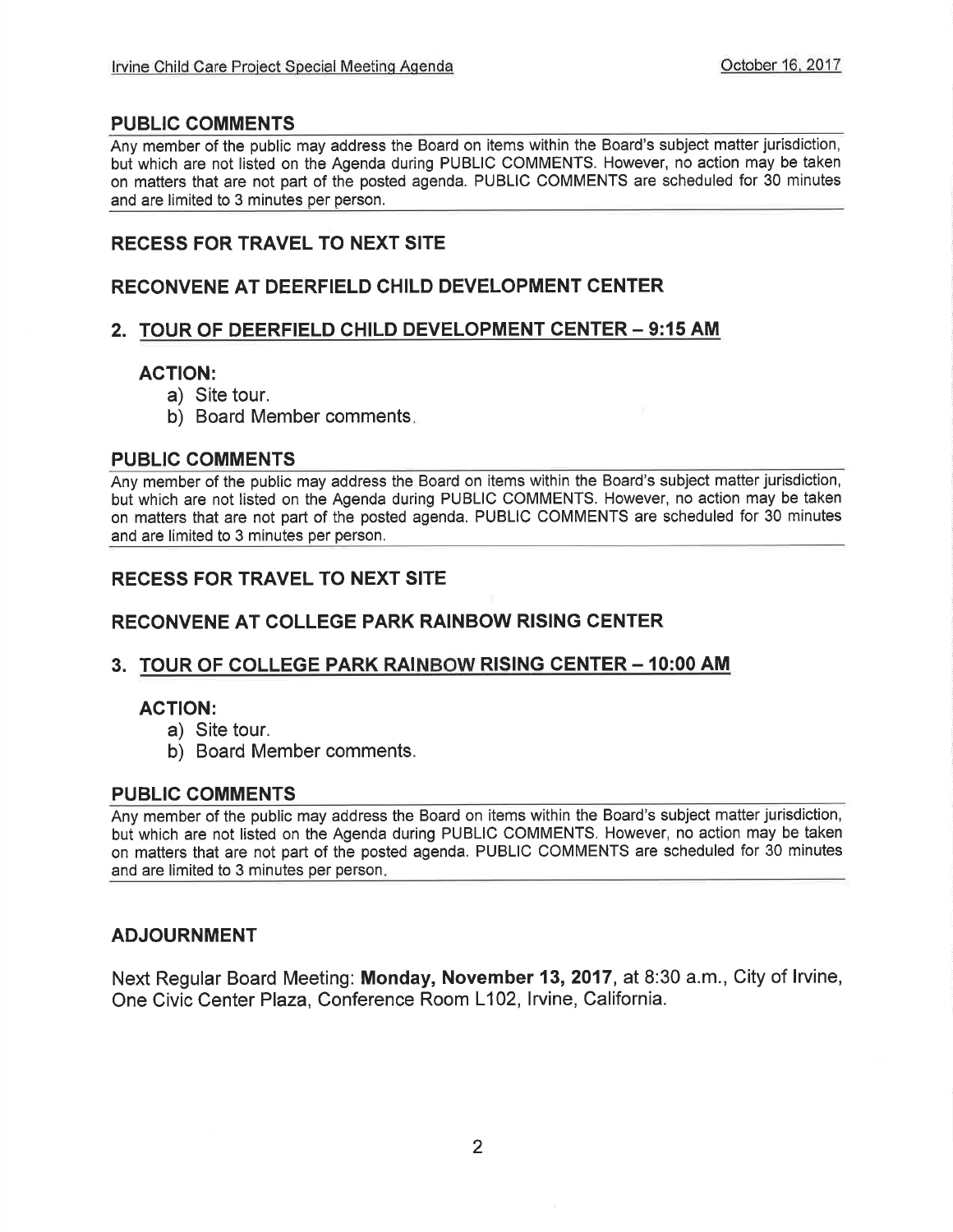#### NOTICE TO THE PUBLIC

At 11:00 a.m., the lrvine Child Care Project will determine which of the remaining agenda items can be considered and acted upon prior to 12:00 noon and will continue all other items on which additional time is required until a future Committee meeting. All meetings are scheduled to terminate at 12:00 noon.

#### STAFF REPORTS

As a general rule, staff reports or other written documentation have been prepared or organized with respect to each item of business listed on the agenda. Copies of these materials are on file with the lrvine Child Care Project liaison and are available for public inspection and copying once the agenda is publicly posted, (at least 72 hours prior to a regular lrvine Child Care Project meeting).

If you have any questions regarding any item of business on the agenda for this meeting, or any of the staff reports or other documentation relating to any agenda item, please contact lrvine Child Care Project liaison at (949) 724-6690.

#### SUPPLEMENTAL MATERIAL RECEIVED AFTER THE POSTING OF THE AGENDA

Any supplemental writings or documents distributed to a majority of the lrvine Child Care Project regarding any item on this agenda after the posting of the agenda will be available for public review in the Community Services Department, One Civic Center Plaza, Irvine, California, during normal business hours. In addition, such writings or documents will be made available for public review at the respective public meeting.

#### SUBMITTAL OF INFORMATION BY MEMBERS OF THE PUBLIC FOR DISSEMINATION OR PRESENTATION AT PUBLIC MEETINGS Written Materials/handouts:

Any member of the public who desires to submit documentation in hard copy form may do so prior to the meeting or at the time he/she addresses the lrvine Child Care Project Board. Please provide 15 copies of the information to be submitted and file with the Recording Secretary at the time of arrival to the meeting. This information will be disseminated to the lrvine Child Care Project at the time testimony is given.

#### CITY SERVICES TO FACILITATE ACCESS TO PUBLIC MEETINGS

AMERICANS WITH DISABILITIES AGT: lt is the intention of the City of lrvine to comply with the Americans with Disabilities Act (ADA) in all respects. lf, as an attendee or a participant at this meeting, you will need special assistance beyond what is normally provided, the City of lrvine will attempt to accommodate you in every reasonable manner. Please contact lrvine Child Care Project liaison at 949- 724-6690 at least 48 hours prior to the meeting to inform us of your particular needs and to determine if accommodation is feasible. Please advise us at the time if you will need accommodations to attend or participate in meetings on a regular basis.

#### COMMUNICATION DEVICES

To minimize distractions, please be sure all personal communication devices are turned off or on silent mode.

#### MEETING SCHEDULE

Regular meetings of the lrvine Child Care Project are held on the second Monday of each month at 8:30 a.m. unless othenruise noted. The lrvine Child Care Project Agenda is posted in the Police Department. Meeting agendas and approved minutes are kept current on the City web site at cityofirvine.org.

I hereby certify that the agenda for the lrvine Child Care Project meeting was posted at the main entrance of City Hall and in the posting book located in the Public Safety Lobby of City Hall, One Civic Center Plaza, lrvine, California on  $O \left( \frac{1}{2} \frac{\partial^2 \theta}{\partial x^2} \right)$  //  $O \left( \frac{1}{2} \right)$  by  $S \left( \frac{1}{2} \theta \right)$  p.m. as well as on the City's web page.

Martinez **Committee Secretary**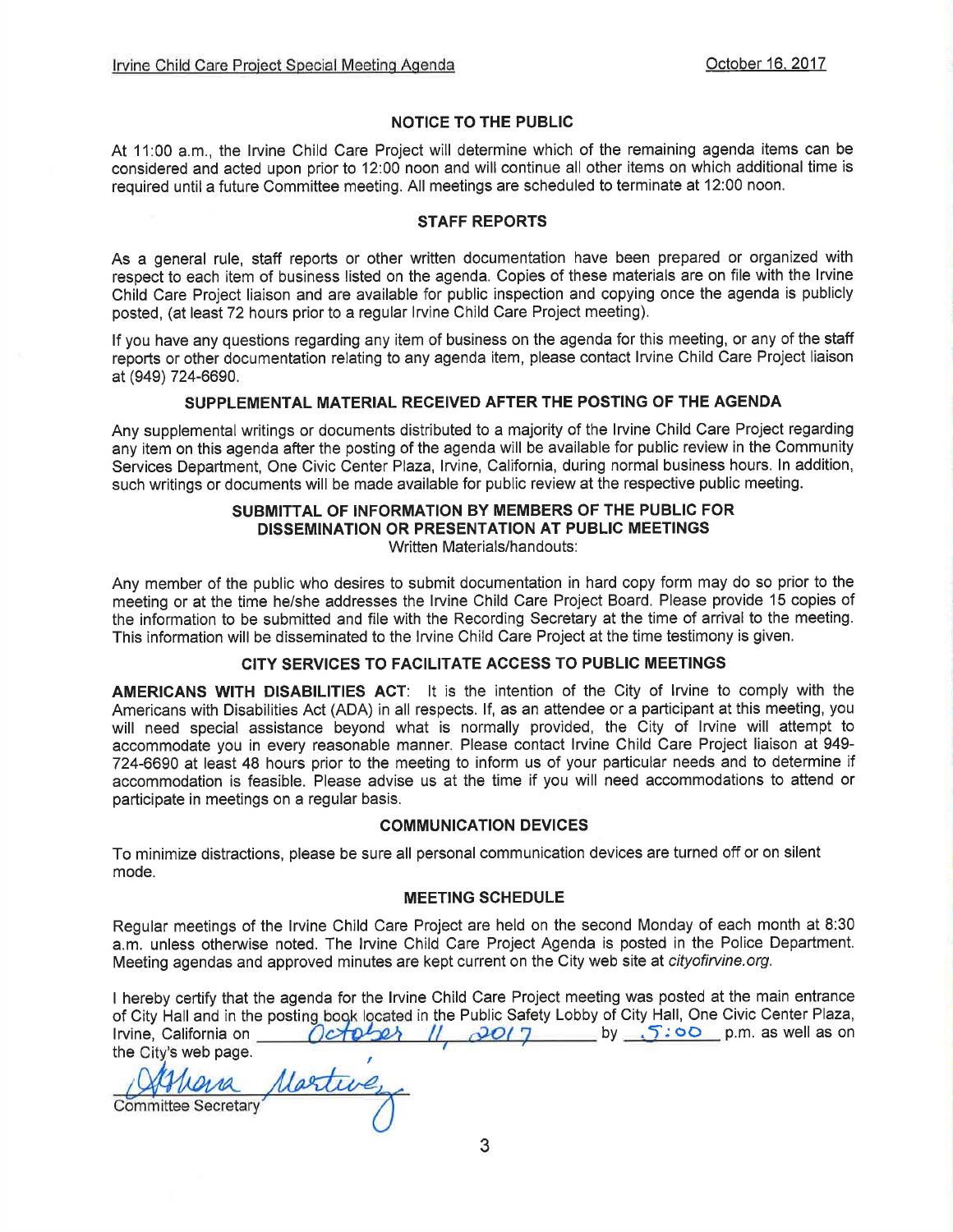

## Stone Creek Creekers Club - 8:30 a.m. **2 Stone Creek South Irvine, California 92604** Phone (949) 857-1694

Creekers' Club is located in the rear of the school; marked with a red star. Please park along Stone Creek South and follow the red route to the building.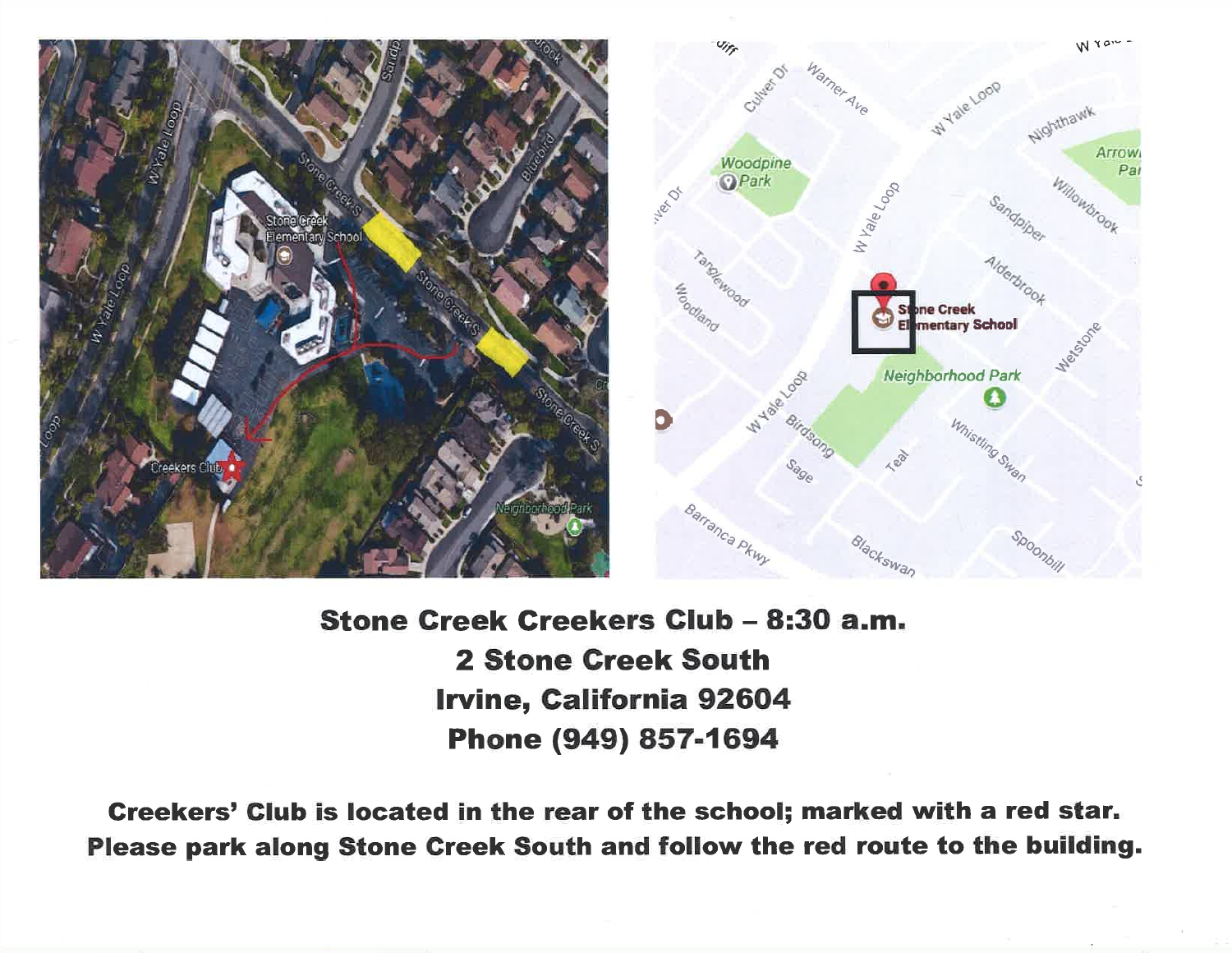



## Deerfield Child Development Center - 9:15 a.m. **2 Deerfield Avenue Irvine, California 92604** Phone (949)552-5871

Deerfield CDC is located between the school building and the tennis courts marked with the red star. When arriving, pull into the school parking lot and follow the route in red.

Park in the tennis court parking lot marked with yellow P's.